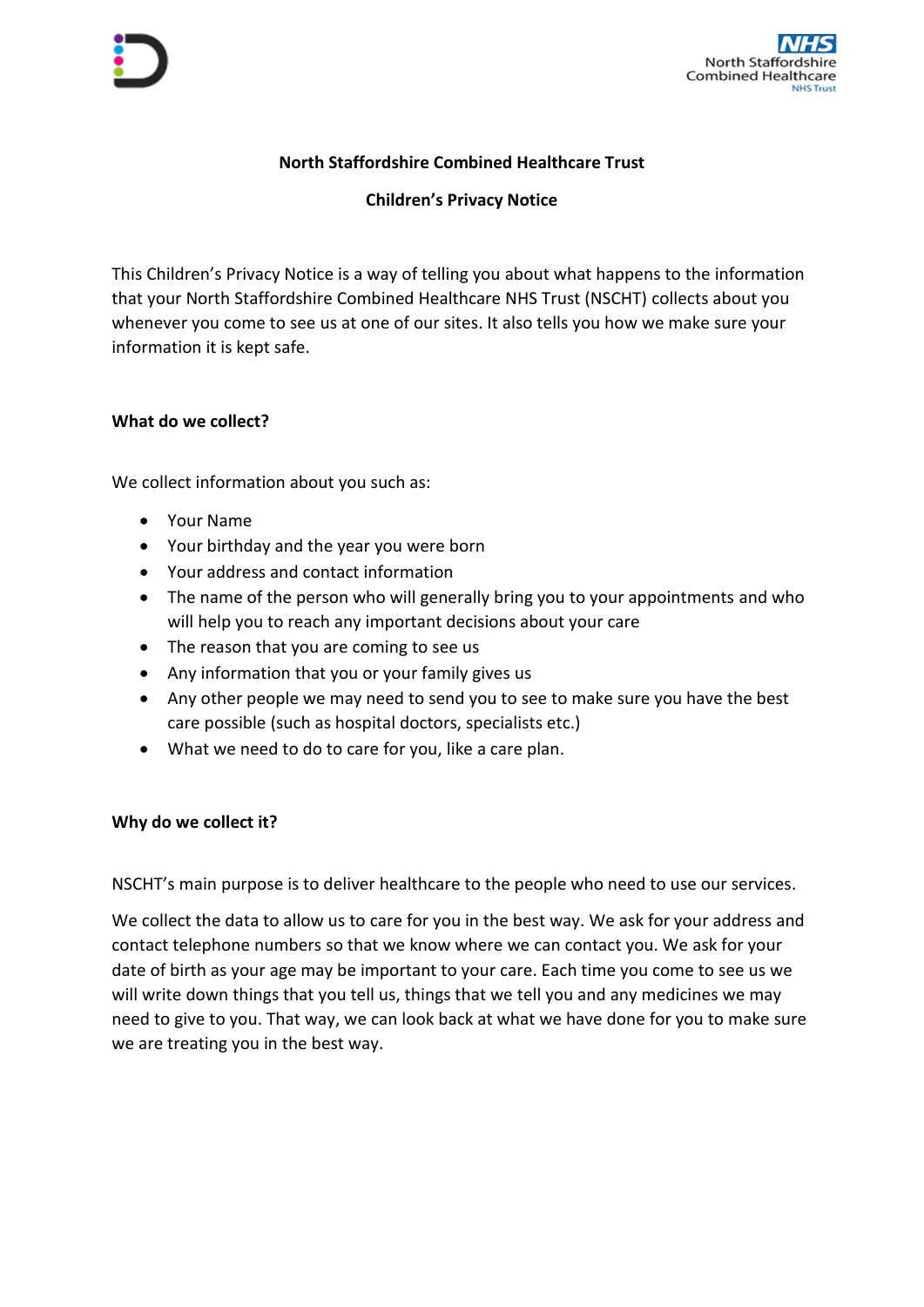### **What do we do with it?**

We keep the information we collect about you on paper records and also on electronic systems. All of this information together is called your Health Record. When you first see us your Health Record will include your NHS Number, a very special number that is created when you are a baby and stays with you for your whole life. Everyone's NHS Number will be different and no two numbers are the same. Anyone involved in caring for you will be able to see what has been collected. This way we can all make the right decisions about your care with all of the information you have given us.

## **Who do we share it with?**

We will share the information we record about you with the doctors and specialists involved in your care. That way they are kept up to date on what we are doing for you. Your parents/guardians should get a copy of any letters we send to your doctor about your care. We might share it with your school if we think it is important for them to know. If you have a social worker, we will share it with them too. If you tell us something that makes us worried about your safety or the safety of someone else you know, we might have to share this with other people outside of the hospital - even if you don't want us to. This is part of our job to keep you and others safe.

We also need to share information with the Care Quality Commission who regulates healthcare providers. For more information click here on the link below:

<https://www.cqc.org.uk/about-us/our-policies/privacy-statement>

# **Keeping your records safe**

Everyone working at NSCHT understands that they need to keep your information safe. This is called keeping your information confidential or protecting your privacy. All the staff have training every year to remind them of this and to make them realise just how important it is to look after your personal information. We tell them that they are only allowed to look at your information if they are involved in your care and not for any other reason, unless the law tell them that they can look at your information for another reason. They understand that they must keep any information safe, especially the information that identifies you; this might be your name or address, or even the reasons why you come and visit us. We are not allowed to give any of this type of information to anyone who shouldn't see it. This includes talking to them about it.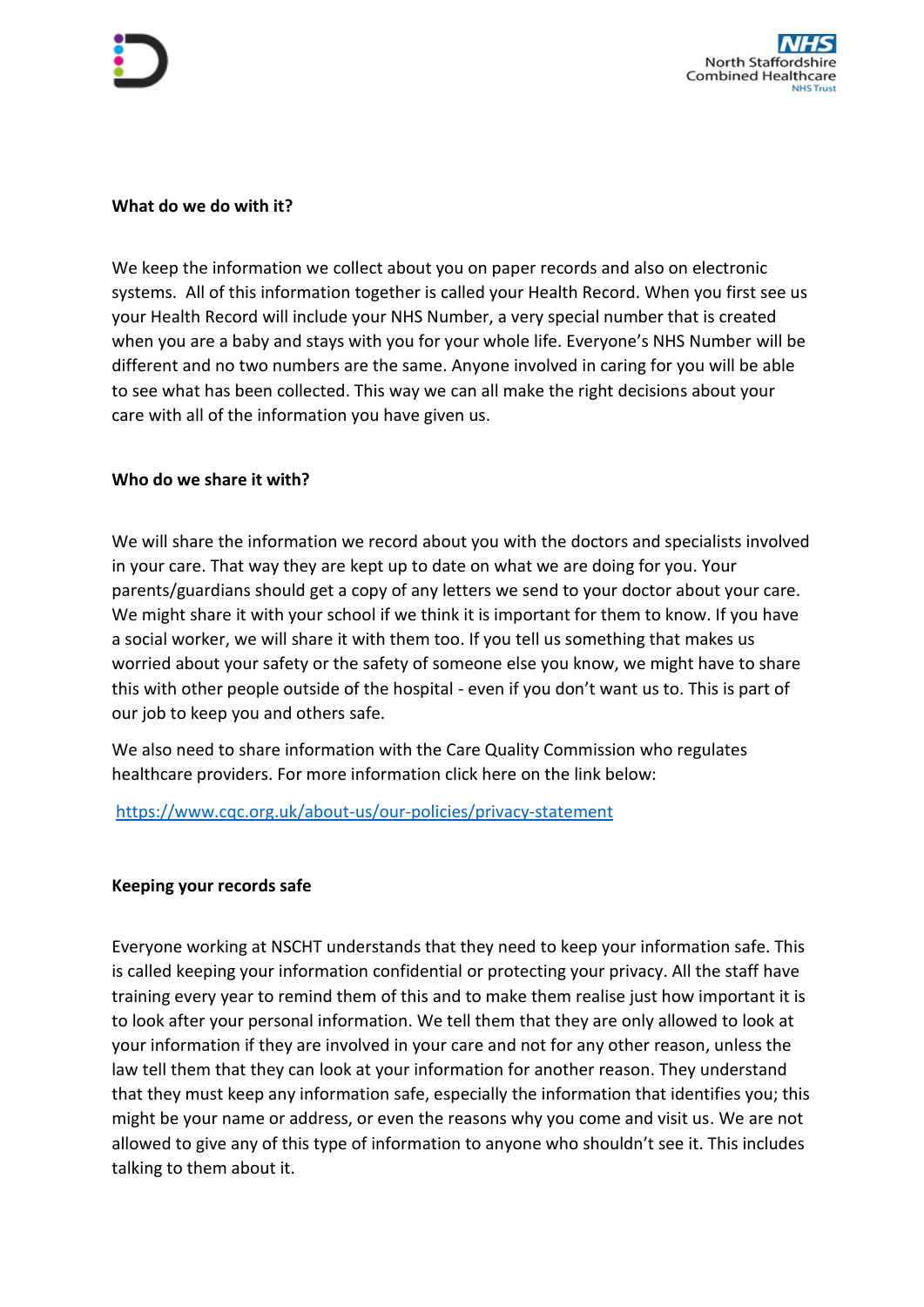We sometimes might have Students who are at University or College and training to be doctors or nurses, and who want to work with patients like you in the future. We help to teach them how to look after patients and their families. They are also told how to keep information we collect safe and secure.

## **Checking we are doing our best**

NSCHT has to be checked by organisations called **"regulators"** to carry out inspections to make sure we are treating and caring for patients and their families in the best way we can. The people who inspect us may ask to see a small number of Health Records. They check that notes are written clearly and are kept safe to ensure that we are recording and storing your information safely.

## **How long do we keep the information for?**

All medical records recorded during the time you are seen by NSCHT must be kept for a set amount of time. If we have an incident or complaint, sometimes we need to use patient information to help us investigate incidents, complaints or legal claims. If this relates to you we will make sure we let you and your parents/guardians know or.

### **Am I able to see the information you collect about me?**

Yes! As one of our patients you are able to see the records that relate to you and you only. You or your family will need to ask your doctor first though as there may be things that we would need to explain to you such as abbreviations or medical words.

### **Can I have a copy of my records?**

Yes! Your parent/ guardian will need to write to us (they can email us) to tell us what they want to see - it may just be part of your record, for example, an x ray or a report. We will check they are who they say they are to make sure we are not sharing your information with anyone who shouldn't see it. If you have a good level of understating you can request to have copies of your own records.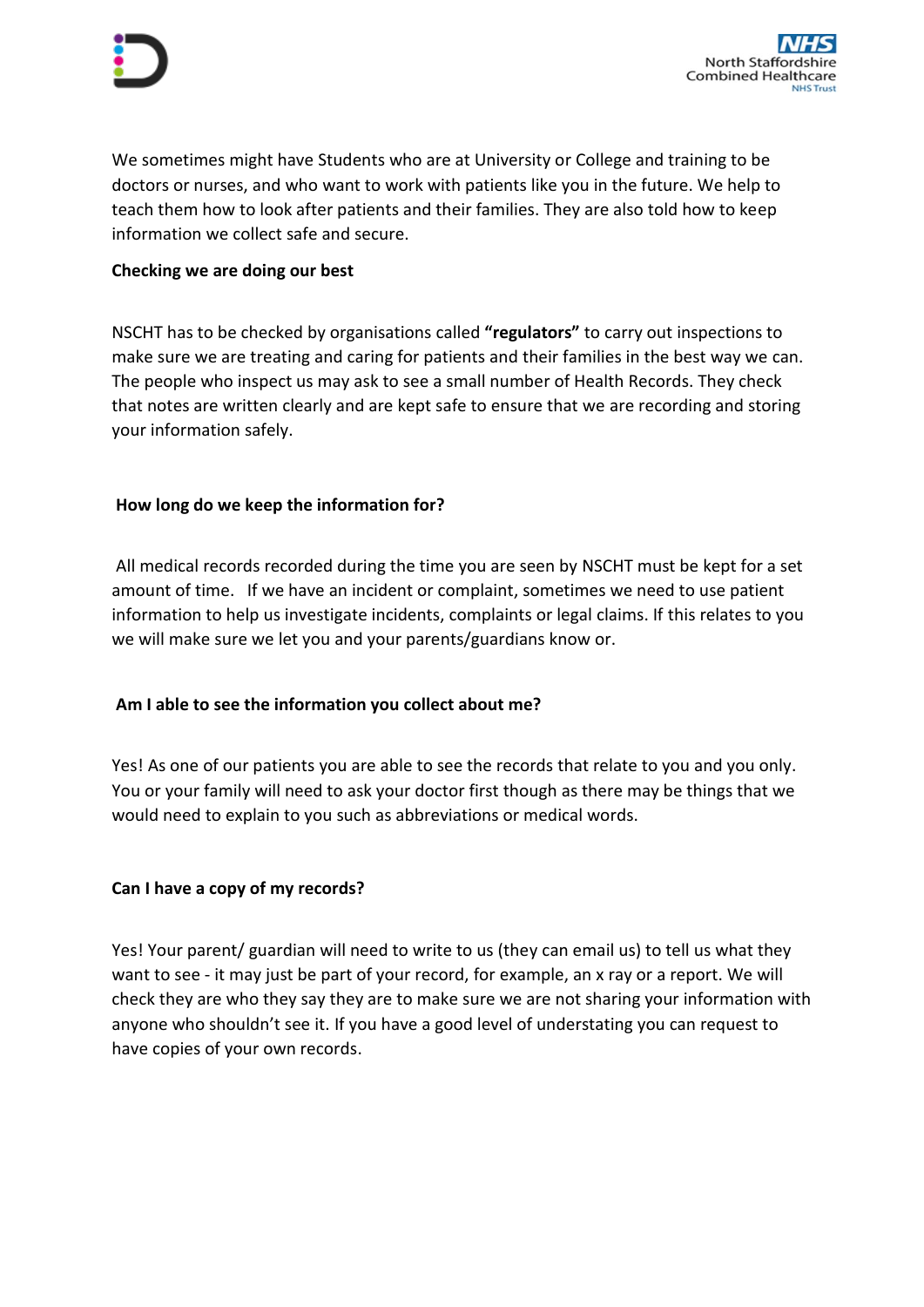To request a copy of your health records please use one of the following contact methods:

**Post:** Health Records Department, North Staffordshire Combined Healthcare NHS Trust, Lawton House, Bellringer Close, Trentham, Stoke-on-Trent ST4 8HH

**Tel:** 0300 123 1535

**Email:** [NSCHT.InformationGovernance@combined.nhs.uk](mailto:NSCHT.InformationGovernance@combined.nhs.uk)

## **If I think some of my information is wrong can I do anything about it?**

Yes! You, your parent or guardian needs to let us know by telling us what it is that you think is wrong. It could be something as simple as your name spelt incorrectly, you may have moved house and have a different address, or you may have changed your mobile number. It could be something else, but whatever it is please tell us. We will make sure we update your information as soon as possible so we have up to date records on you at all times.

## **If I'm unhappy with the way you've used some of my information can I do anything?**

Yes! Let us know by contacting our Data Protection Officer, the person responsible for helping NSCHT to make sure we look after everybody's personal information properly.

The details of the Data Protection Officer are as follows:

Name: Mrs Liz Griffiths

E-mail: [liz.griffiths@combined.nhs.uk](mailto:liz.griffiths@combined.nhs.uk)

Tel: **0300 123 1535**

You can always contact the regulator, who are called The Information Commissioner's Office, whose details are as follows:

**Post:** Information Commissioner's Office, Wycliffe House, Water Lane, Wilmslow, Cheshire SK9 5AF

**Tel:** 01625 545745

**Website contact:** <https://ico.org.uk/>